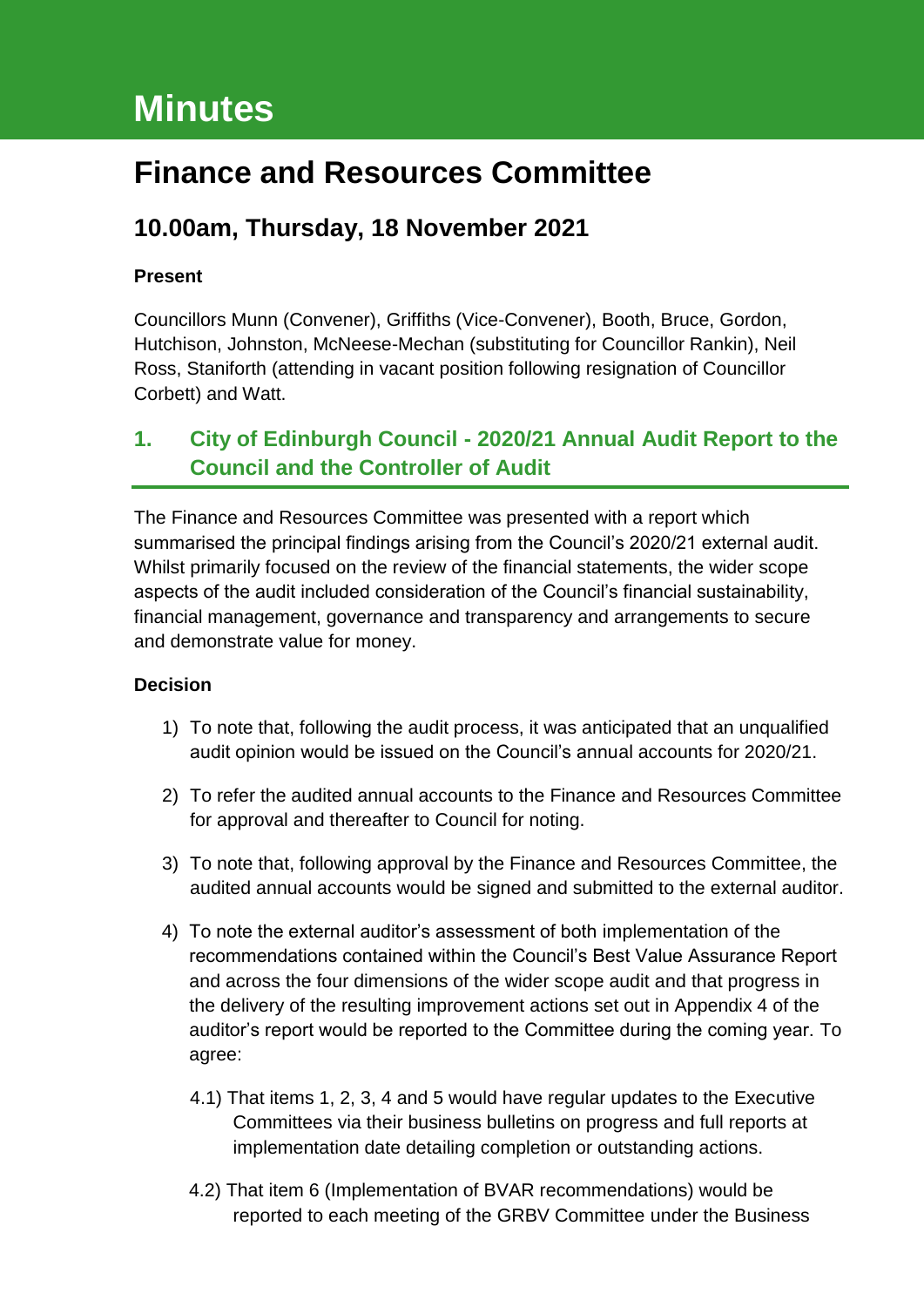Bulletin to monitor progress (tabular form acceptable) towards completion dates.

- 4.3) That reports would be prepared in the following terms on the areas listed below:
	- Common Good a report reviewing progress towards completion of 2017/18 recommendations on the Common Good Asset Register and what outstanding work there was to complete this and what resource was required (in officer hours) in two cycles and copied to the relevant Executive Committee.
	- Framework for collaboration with community councils a report detailing current arrangements, funding and how this linked into wider community planning responsibilities with any actions for improvement identified and reporting framework detailed in two cycles and copied to the relevant Executive Committee.
	- Community Asset Transfer short report in two cycles on current process and timescales to include a table on number of requests received and stage in process with time taken to get to that point.
- 5) To note that, once approved, a summarised version of the annual accounts would also be published on the Council's website by 30 November 2021.
- 6) To agree to provide further information to members on the spend relating to Marketing Edinburgh.

(Reference – report by the Executive Director of Corporate Services, submitted.)

## **2. Consultants Costs 2020/21**

Details were provided on the expenditure on consultants for provision of professional services during 2020/21. A revenue expenditure of £4.085m and capital expenditure of £10.866m were incurred for the year ended 31 March 2021. Expenditure of £4.401m was incurred on projects where external income was received, which either fully or partly met the consultancy expenditure incurred.

#### **Decision**

- 1) To note that, that revenue expenditure of £4.085m and capital expenditure of £10.866m was incurred for the provision of professional services in the financial year 2020/21.
- 2) To note that, £4.401m of this expenditure was incurred on projects where external income was received by the Council, which either fully or partly met the expenditure incurred.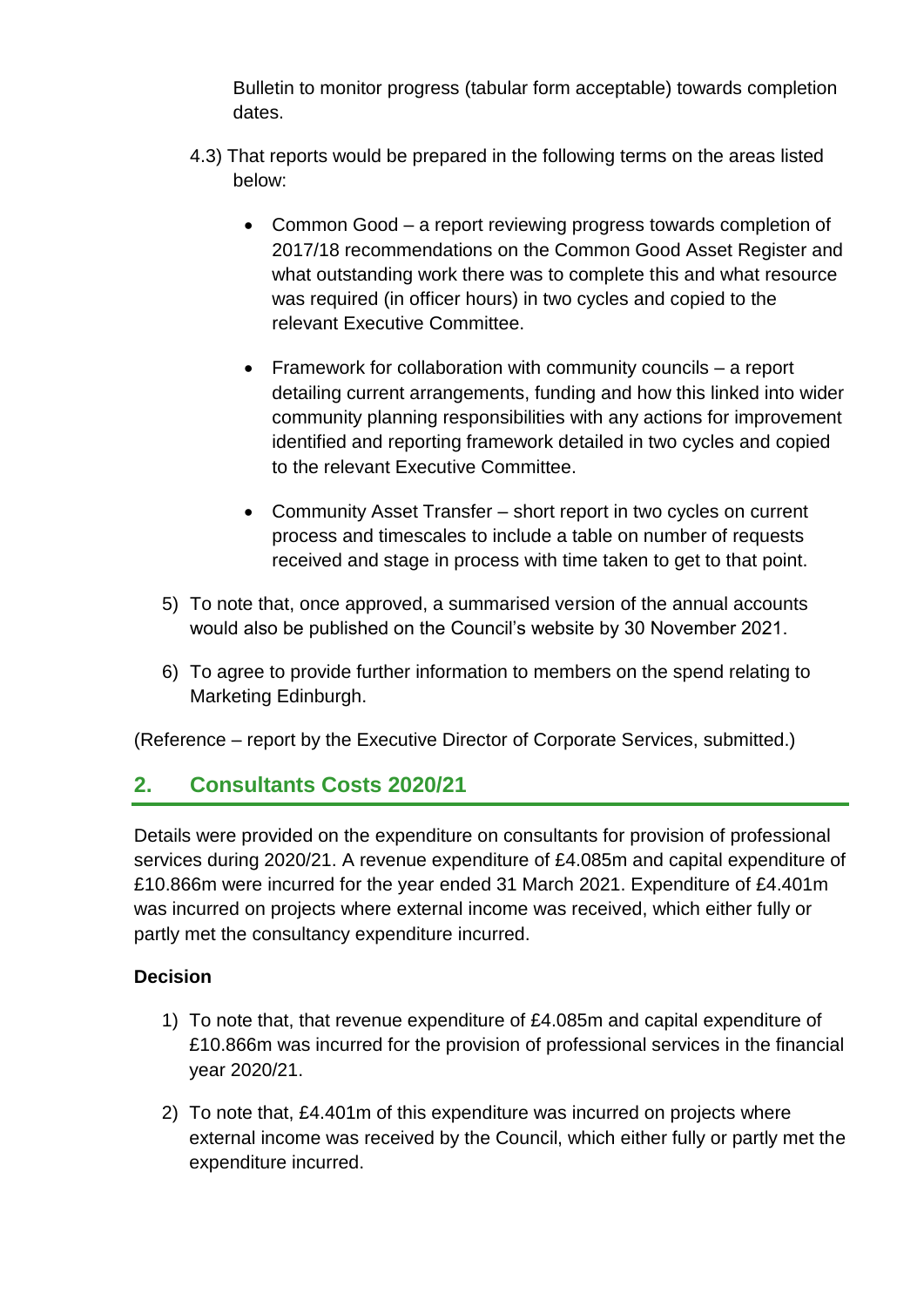3) To note a briefing note on consultants' costs related to active travel programme would be circulated to members.

(Reference – report by the Executive Director of Corporate Services, submitted.)

## **3. The City of Edinburgh Council Charitable Trusts - report to those charged with governance on the 2020/21 audit**

This report provided updates to the Committee with the External Auditor's view on matters arising from the Charitable Trusts audit in compliance with International Standard on Auditing 260. An unqualified audit opinion was issued on the Trustee's Annual Reports and Accounts for 2020/21.

#### **Decision**

- 1) To approve the Trustee's Annual Reports and Accounts for 2020/21 and note that these would be submitted to the External Auditor no later than 30 November 2021 and to the Office of the Scottish Charity Regulator (OSCR) by 31 December 2021
- 2) To note the commentary on the management of the Charitable Trusts included in the Audit Findings Report in Appendix 1.

(Reference – report by the Executive Director of Corporate Services, submitted.)

### **4. 2020/21 Common Good Annual Performance Report**

The report presented the outturn position for the Common Good Fund and the performance of its cash investments for the 2020/21 financial year. The report included an update on the Common Good Property Planned Maintenance Fund and its plans for the 2021/22 financial year. The report also gave an update on current issues affecting Common Good in Edinburgh.

#### **Decision**

- 1) To note the report.
- 2) To note that officers would investigate whether Morningside Clock should be included on the common good asset register.

(Reference – report by the Executive Director of Corporate Services, submitted.)

## **5. Capacity to deliver the 2021/22 Internal Audit plan**

Following earlier consideration at the Governance, Risk and Best Value Committee meeting on 9 November, the Finance and Resources Committee was asked to approve the recommendations of the report.